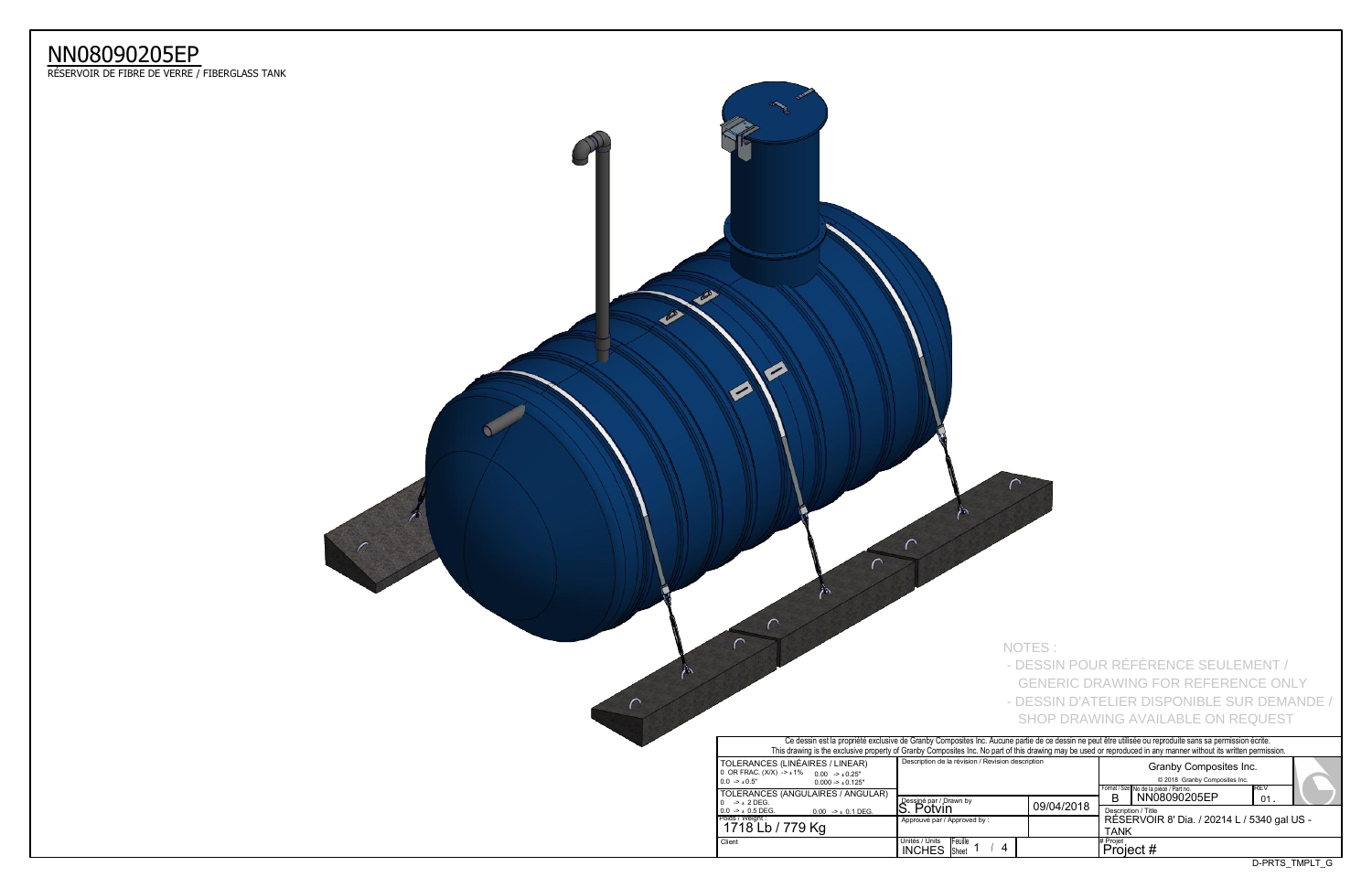|            |  |  |                                             | Format / Size No de la pièce / Part no. | IREV |                |  |  |  |  |  |  |
|------------|--|--|---------------------------------------------|-----------------------------------------|------|----------------|--|--|--|--|--|--|
|            |  |  |                                             | NN08090205EP                            | 01   |                |  |  |  |  |  |  |
| 09/04/2018 |  |  | Description / Title                         |                                         |      |                |  |  |  |  |  |  |
|            |  |  | RESERVOIR 8' Dia. / 20214 L / 5340 gal US - |                                         |      |                |  |  |  |  |  |  |
|            |  |  |                                             | TANK                                    |      |                |  |  |  |  |  |  |
|            |  |  | # Proiet                                    |                                         |      |                |  |  |  |  |  |  |
|            |  |  | Project #                                   |                                         |      |                |  |  |  |  |  |  |
|            |  |  |                                             |                                         |      | D-PRTS TMPLT G |  |  |  |  |  |  |
|            |  |  |                                             |                                         |      |                |  |  |  |  |  |  |

| Ce dessin est la propriété exclusive de Granby Composites Inc. Aucune partie de ce dessin ne peut être u<br>This drawing is the exclusive property of Granby Composites Inc. No part of this drawing may be used or repro |                                                          |            |                     |  |  |  |  |  |  |  |
|---------------------------------------------------------------------------------------------------------------------------------------------------------------------------------------------------------------------------|----------------------------------------------------------|------------|---------------------|--|--|--|--|--|--|--|
| TOLERANCES (LINÉAIRES / LINEAR)<br>0 OR FRAC. $(X/X)$ -> $\pm 1\%$ 0.00 -> $\pm 0.25$ "<br>$0.0 -\geq 0.5$ "<br>$0.000 - 1.000 - 1.000$                                                                                   | Description de la révision / Revision description        |            |                     |  |  |  |  |  |  |  |
| <b>TOLERANCES (ANGULAIRES / ANGULAR)</b><br>$-2 + 2$ DEG.                                                                                                                                                                 | Dessiné par / Drawn by                                   |            |                     |  |  |  |  |  |  |  |
| $0.0$ -> $\pm$ 0.5 DEG.<br>$0.00$ -> $\pm$ 0.1 DEG.                                                                                                                                                                       | S. Potvin                                                | 09/04/2018 | Descr<br><b>RÉS</b> |  |  |  |  |  |  |  |
| Poids / Weight :<br>1718 Lb / 779 Kg                                                                                                                                                                                      | Approuvé par / Approved by:                              |            |                     |  |  |  |  |  |  |  |
| Client                                                                                                                                                                                                                    | Unités / Units<br><b>IFeuille</b><br><b>INCHES</b> Sheet |            | # Projet<br>Pro     |  |  |  |  |  |  |  |

## **Informations techniques / Technical informations**

- Profondeur d'enfouissement / Burrial depth: Selon les conditions géotechniques d'installation / According to the geotechnical installation conditions
- Diamètre intérieur / Inside Diameter : 92.25" / 2.343 m
- (Si requis) Quantitp de courroies de fibre de verre avec attaches en acier galvanisp / (If required) Quantity of fiberglass anchoring straps : 3
- (Si requis) Quantité de blocs de béton armé / (If required) Quantity of reinforced concrete deadman anchors : 6
- Longueur minimale requise de la chaîne pour le levage à 60° / Minimum required length of the chain for the 60° lifting : 33" / 0.832 m
- $\bullet$  Évalué HS-20 à une profondeur d'enfouissement de 36 à 60 pouces , .9144 m à 1.524 m / HS-20 rated for burial depth from 36 to 60 inches , .9144 m to 1.524 m
- Fabriqué selon les exigences ANSI-AWWA D120 / Manufactured according to ANSI-AWWA D120 requirements
- Fabriqué selon les exigences NSF-61 pour eau potable / Manufactured according to NSF-61 requirements for drinkable water

Le réservoir doit être installé selon les instructions du manufacturier. / The tank must be installed in accordance with the manufacturer's instructions.

| Item           | Numéro de pièce / Part<br>Number                        | Qté /<br>Qty   | Description                                                                                                                                           | Check<br>List |                                                                      |                                                                                                          |                                                          |                                                   |                                                                                                                                                           |
|----------------|---------------------------------------------------------|----------------|-------------------------------------------------------------------------------------------------------------------------------------------------------|---------------|----------------------------------------------------------------------|----------------------------------------------------------------------------------------------------------|----------------------------------------------------------|---------------------------------------------------|-----------------------------------------------------------------------------------------------------------------------------------------------------------|
|                | ADPGILP001                                              | $\overline{4}$ | PLAQUES DE LEVAGE - LIFTING LUGS                                                                                                                      |               |                                                                      |                                                                                                          | PAROI ISOLANTE OPTIONNELLE /<br>OPTIONAL INSULATION FOAM |                                                   |                                                                                                                                                           |
|                |                                                         |                |                                                                                                                                                       |               | PROPRIÉTÉS DU REMBLAI / BACKFILL PROPERTIES                          |                                                                                                          |                                                          |                                                   |                                                                                                                                                           |
| $\overline{2}$ | <b>ENSCOUR8</b>                                         | $\mathbf{3}$   | JEUX DE COURROIES ET BLOCS DE BÉTON - ANCHORING KIT                                                                                                   |               | N1 - GRAVILLON 1/8" À 3/4" OU PIERRE NETTE 1/2"                      | 1/8" TO 3/4" PEA GRAVEL OR 1/2" CRUSHED STONE                                                            |                                                          |                                                   | Ø7'-11 1/2"<br>[Ø2.42 m]                                                                                                                                  |
| $\mathbf{3}$   | <b>EV480</b>                                            |                | ENSEMBLE ÉVENT - 4" SCH. 80 - VENT KIT                                                                                                                |               | N2 - REMBLAI PRIMAIRE, GRAVILLON 1/8" À 3/4" OU PIERRE NETTE 1/2"    |                                                                                                          |                                                          |                                                   |                                                                                                                                                           |
|                | GMHE30-COVER01                                          |                | COUVERCLE DE TROU HOMME CADENASSABLE AVEC PENTURE - 30" DIA. FRP.                                                                                     |               |                                                                      | PRIMARY BACKFILL, 1/8" TO 3/4" PEA GRAVEL OR 1/2" CRUSHED STONE                                          |                                                          |                                                   |                                                                                                                                                           |
|                |                                                         |                | - LOCKABLE MAN HOLE COVER WITH HINGE                                                                                                                  |               | N3 - REMBLAI SECONDAIRE, SABLE GROSSIER OU GRAVIER 1 1/2" OU MOINDRE |                                                                                                          |                                                          | A                                                 |                                                                                                                                                           |
| -5             | MH-30 (12"L.)                                           |                | TROU D'HOMME - 30" DIA. x 12" L. - MANHOLE                                                                                                            |               |                                                                      | SECONDARY BACKFILL, COARSE SAND OR GRAVEL 1 1/2" OR LESS                                                 |                                                          |                                                   | N <sub>3</sub> à déter<br>to be de                                                                                                                        |
| -6             | MHE-30 (48"L.)                                          |                | EXTENSION DE TROU D'HOMME - 30" DIA. x 48" L. - MANHOLE EXTENSION                                                                                     |               |                                                                      |                                                                                                          |                                                          |                                                   |                                                                                                                                                           |
|                | <b>PFV01414</b>                                         |                | PLAQUE ANTI-VORTEX 0.5" x 13.5" x 13.5" - ANTI-VORTEX PLATE                                                                                           |               |                                                                      |                                                                                                          |                                                          |                                                   |                                                                                                                                                           |
|                | TP80400G01 (40"L.)                                      | $\overline{2}$ | TUYAU PVC GRIS - 4" SCH.80 - PVC PIPE GREY                                                                                                            |               |                                                                      |                                                                                                          |                                                          |                                                   |                                                                                                                                                           |
| -9             | TP80400G01 (9"L.)                                       |                | TUYAU PVC GRIS - 4" SCH.80 - PVC PIPE GREY                                                                                                            |               |                                                                      |                                                                                                          |                                                          |                                                   | N2<br>$9 - 10$<br>[3.00]                                                                                                                                  |
|                |                                                         |                |                                                                                                                                                       |               | $\left(3\right)$ $\left(9\right)$                                    |                                                                                                          |                                                          |                                                   | /N1<br>$1'-0"$<br>$[.30 \text{ m}]$                                                                                                                       |
|                |                                                         |                | $3' - 93/4"$<br>$[1.16 \;{\rm m}]$<br>12" Min. / .305 m Min.                                                                                          |               |                                                                      |                                                                                                          | <b>NIVEAU DU SOL</b><br><b>GROUND LEVEL</b>              |                                                   |                                                                                                                                                           |
|                |                                                         |                | VOIR INFORMATIONS TECHNIQUES /<br>SEE TECHNICAL INFORMATIONS                                                                                          |               | 5<br>$\overline{I}$<br>6                                             | 8                                                                                                        |                                                          |                                                   |                                                                                                                                                           |
|                |                                                         |                |                                                                                                                                                       |               | الها<br>⊓≏≏ਸ                                                         |                                                                                                          | (s)(7)                                                   |                                                   |                                                                                                                                                           |
|                |                                                         |                | Ancrage optionel selon les conditions du terrain / Optional anchoring depending on the tank's environment                                             |               |                                                                      |                                                                                                          |                                                          | NOTES:                                            | - DESSIN POUR RÉFÉRENCE SEULEME<br><b>GENERIC DRAWING FOR REFERENCE</b><br>- DESSIN D'ATELIER DISPONIBLE SUR I<br><b>SHOP DRAWING AVAILABLE ON REQU</b>   |
|                | <b>Informations techniques / Technical informations</b> |                |                                                                                                                                                       |               |                                                                      |                                                                                                          |                                                          |                                                   | Ce dessin est la propriété exclusive de Granby Composites Inc. Aucune partie de ce dessin ne peut être utilisée ou reproduite sans sa permission écri     |
|                | Diamètre intérieur / Inside Diameter : 92.25" / 2.343 m |                | Profondeur d'enfouissement / Burrial depth: Selon les conditions géotechniques d'installation / According to the geotechnical installation conditions |               |                                                                      |                                                                                                          |                                                          |                                                   | This drawing is the exclusive property of Granby Composites Inc. No part of this drawing may be used or reproduced in any manner without its written perr |
|                |                                                         |                | (Si requis) Quantité de courroies de fibre de verre avec attaches en acier galvanisé / (If required) Quantity of fiberglass anchoring straps : 3      |               |                                                                      | TOLERANCES (LINÉAIRES / LINEAR)<br>$0. \overline{OR}$ FRAC $(X/X)$ $\rightarrow +1\%$ $0.00 \times 0.25$ |                                                          | Description de la révision / Revision description | Granby Composites Inc.                                                                                                                                    |



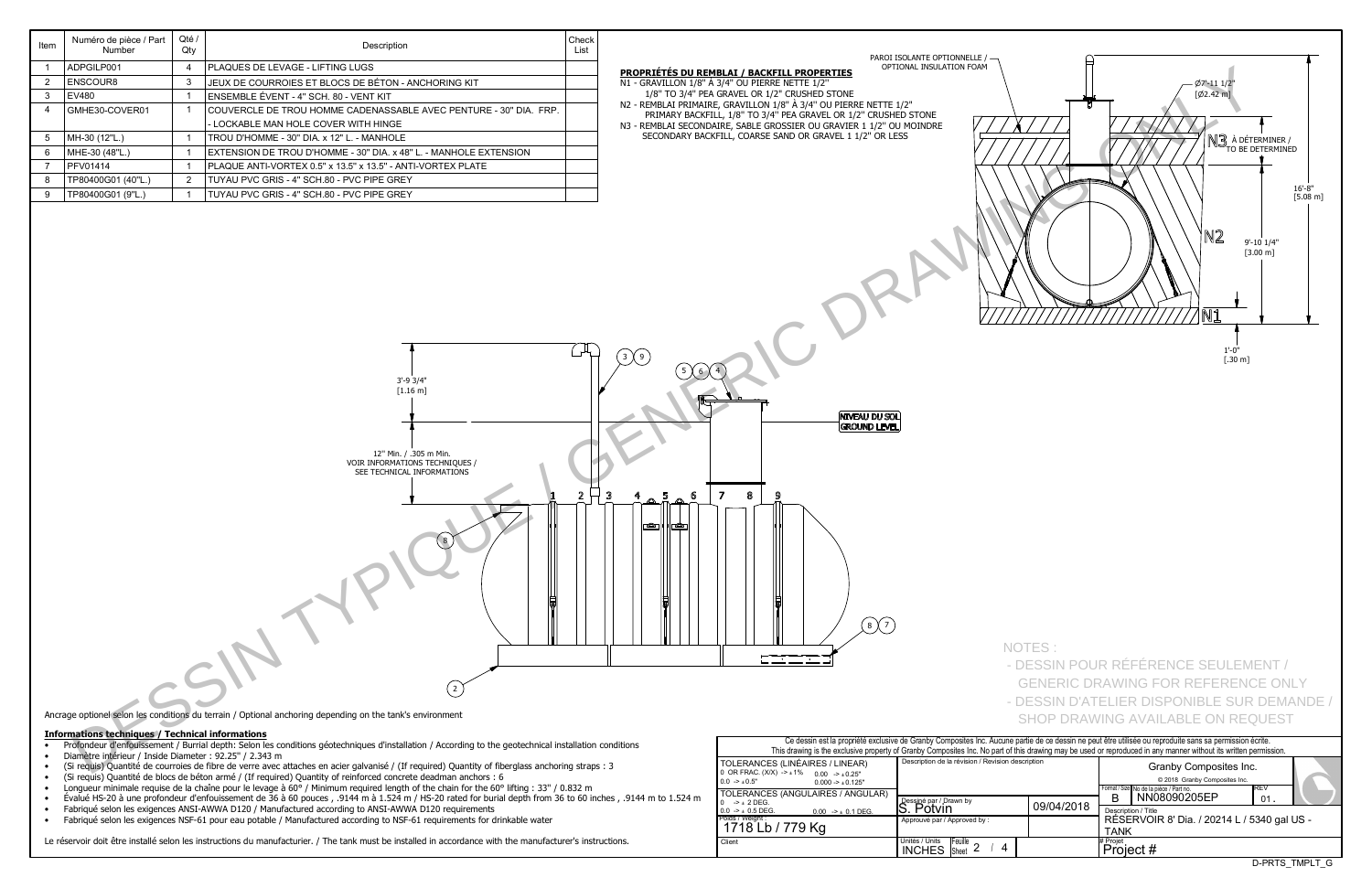| e partie de ce dessin ne peut être utilisée ou reproduite sans sa permission écrite.<br>f this drawing may be used or reproduced in any manner without its written permission. |            |                     |                                             |        |  |  |  |  |  |  |  |
|--------------------------------------------------------------------------------------------------------------------------------------------------------------------------------|------------|---------------------|---------------------------------------------|--------|--|--|--|--|--|--|--|
| description                                                                                                                                                                    |            |                     |                                             |        |  |  |  |  |  |  |  |
|                                                                                                                                                                                |            |                     | Format / Size No de la pièce / Part no.     | IREV   |  |  |  |  |  |  |  |
|                                                                                                                                                                                |            |                     | NN08090205EP                                | $01$ . |  |  |  |  |  |  |  |
|                                                                                                                                                                                |            |                     |                                             |        |  |  |  |  |  |  |  |
|                                                                                                                                                                                | 09/04/2018 | Description / Title |                                             |        |  |  |  |  |  |  |  |
|                                                                                                                                                                                |            |                     | RÉSERVOIR 8' Dia. / 20214 L / 5340 gal US - |        |  |  |  |  |  |  |  |
|                                                                                                                                                                                |            |                     |                                             |        |  |  |  |  |  |  |  |
|                                                                                                                                                                                |            | TANK                |                                             |        |  |  |  |  |  |  |  |
|                                                                                                                                                                                |            | # Projet            |                                             |        |  |  |  |  |  |  |  |
|                                                                                                                                                                                |            | Project #           |                                             |        |  |  |  |  |  |  |  |
| D-PRTS TMPLT G                                                                                                                                                                 |            |                     |                                             |        |  |  |  |  |  |  |  |
|                                                                                                                                                                                |            |                     |                                             |        |  |  |  |  |  |  |  |



NOTES :

- DESSIN POUR RÉFÉRENCE SEULEMENT /
- GENERIC DRAWING FOR REFERENCE ONLY - DESSIN D'ATELIER DISPONIBLE SUR DEMANDE / SHOP DRAWING AVAILABLE ON REQUEST
- 
- 
- 
- 
- 
-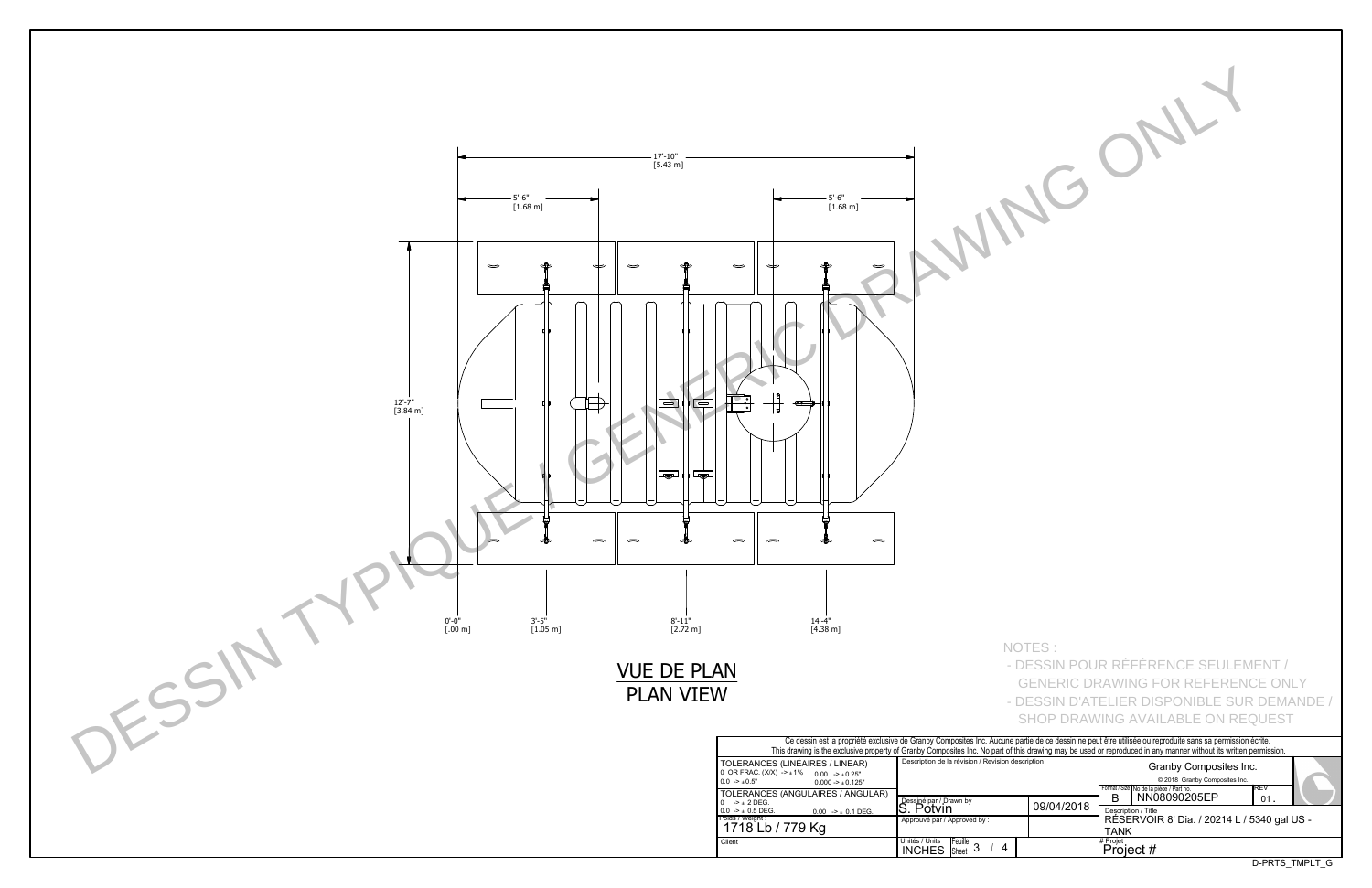Guide de courroie en fibre de verre - Fiberglass Strap Guide

 $\overline{\phantom{a}}$  , and the set of the set of the set of the set of the set of the set of the set of the set of the set of the set of the set of the set of the set of the set of the set of the set of the set of the set of the s Directement installé sur le réservoir -Directly installed on the tank

D-PRTS\_TMPLT\_G

| Ce dessin est la propriété exclusive de Granby Composites Inc. Aucune partie de ce dessin ne peut être utilisée ou reproduite sans sa permission écrite.<br>This drawing is the exclusive property of Granby Composites Inc. No part of this drawing may be used or reproduced in any manner without its written permission. |                                                                       |            |          |                                                                                                    |                |  |  |  |  |  |  |  |  |
|------------------------------------------------------------------------------------------------------------------------------------------------------------------------------------------------------------------------------------------------------------------------------------------------------------------------------|-----------------------------------------------------------------------|------------|----------|----------------------------------------------------------------------------------------------------|----------------|--|--|--|--|--|--|--|--|
| S (LINÉAIRES / LINEAR)<br>$(X)$ -> $\pm$ 1% 0.00 -> $\pm$ 0.25"<br>$0.000 - 1.000 - 1.000$<br>S (ANGULAIRES / ANGULAR)                                                                                                                                                                                                       | Description de la révision / Revision description                     |            |          | Granby Composites Inc.<br>© 2018 Granby Composites Inc.<br>Format / Size No de la pièce / Part no. |                |  |  |  |  |  |  |  |  |
|                                                                                                                                                                                                                                                                                                                              | Dessiné par / Drawn by<br>. Potvin                                    | 21/06/2017 | в        | ENSCOUR8                                                                                           | Α.             |  |  |  |  |  |  |  |  |
| $0.00$ -> $\pm$ 0.1 DEG.                                                                                                                                                                                                                                                                                                     | Approuvé par / Approved by:                                           |            |          | Description / Title<br>JEUX DE COURROIES ET BLOCS DE BÉTON -<br><b>ANCHORING KIT</b>               |                |  |  |  |  |  |  |  |  |
|                                                                                                                                                                                                                                                                                                                              | Unités / Units<br><b>IFeuille</b><br>$\cdot$ Sheet 4<br><b>INCHES</b> |            | # Projet |                                                                                                    |                |  |  |  |  |  |  |  |  |
|                                                                                                                                                                                                                                                                                                                              |                                                                       |            |          |                                                                                                    | D-PRTS TMPLT G |  |  |  |  |  |  |  |  |



- Forgé d'acier au carbone, galvanisé à chaud / Forged carbon steel, hot-dip galvanized - Conformément aux spécifications américaines FF-T-791B Type 1, forme 1 (cage ouverte) / In accordance with US specifications FF-T-791B Type 1, Form 1 (open cage). - Coefficient de sécurité 5:1 / Safety factor 5:1 - Testé à 5,200 Lbs / Working load 5,200 Lbs
- **Bloc de bpton armp / Concrete deadman anchor**
- Poids : 1,093 Lbs / Weight : 1,093 Lbs

- Renforcé d'acier galvanisé / Reinforced with galvanized steel

- **Courroie de fibre de verre / Fiberglass strap**
- Fait de fibre de verre de haute qualité / High quality fiberglass
- Testé à 20,000 Lbs / Working load 20,000 Lbs
- Résistance maximale : 45,000 Lbs / Ultimate rated 45,000 Lbs
- Muni d'anneaux en acier galvanisé / Equipped with galvanized steel rings

Approuvé par / Approved by : INCHES Sheet 4 / 4 Description de la révision / Revision Poids / Weight : Client **Example 1** Units / Units | Units | Equille 4 | 4 | 4 | 4 | + Projet Dessiné par / Drawn by<br>S. Potvin TOLERANCES (LINÉAIRES / LINEAR) 0 OR FRAC. (X/X) -> ±1% 0.00 -> ±0.25"  $0.0 \rightarrow \pm 0.5"$  $0.000 - 10.125$ " TOLERANCES (ANGULAIRES / ANGULAR) 0  $->$   $\pm$  2 DEG.  $0.00$  ->  $\pm$  0.1 DEG.

## **Tendeur / Turnbuckle**